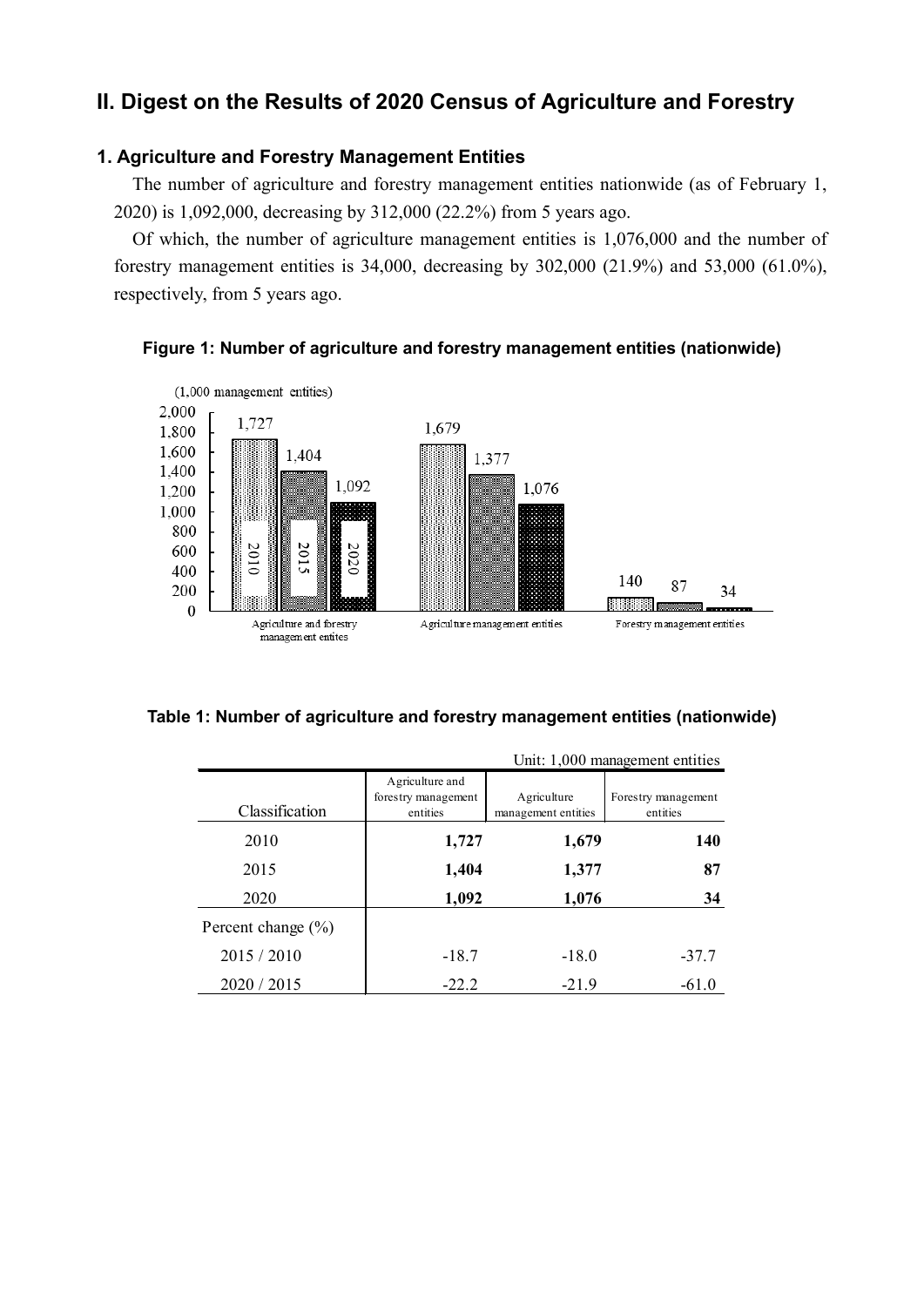## **2. Agriculture Management Entities**

(1) Number of Agriculture Management Entities

Among agriculture management entities, the number of individual management entities is 1,037,000, decreasing by 303,000 (22.6%) from 5 years ago, and the number of group management entities is 38,000, increasing by 1,000 (2.8%).

|                        |             |            |            | Unit: 1,000 management entities |
|------------------------|-------------|------------|------------|---------------------------------|
|                        | Agriculture | Individual | Group      |                                 |
| Classification         | management  | management | management | Corporated                      |
|                        | entities    | entities   | entities   | management entities             |
| 2010                   | 1,679       | 1,644      | 36         | 22                              |
| 2015                   | 1,377       | 1,340      | 37         | 27                              |
| 2020                   | 1,076       | 1,037      | 38         | 31                              |
| Percent change $(\% )$ |             |            |            |                                 |
| 2015 / 2010            | $-18.0$     | $-18.5$    | 4.9        | 25.3                            |
| 2020 / 2015            | $-21.9$     | $-22.6$    | 2.8        | 13.3                            |

**Table 2: Number of agriculture management entities (nationwide)**

Among group management entities, the number of corporated management entities is 31,000, increasing by 4,000 from 5 years ago. As a result, corporated management entities now account for 80.0% of group management entities.

In addition, the breakdown of corporated management entities shows that the number of companies is 20,000 and the number of agricultural producers' cooperative corporations is 7,000, increasing by 3,000 and 1,000, respectively, from 5 years ago.





Note: The figures less than the unit are rounded, therefore there are cases where the total does not match the sum of breakdowns. (the same applies below).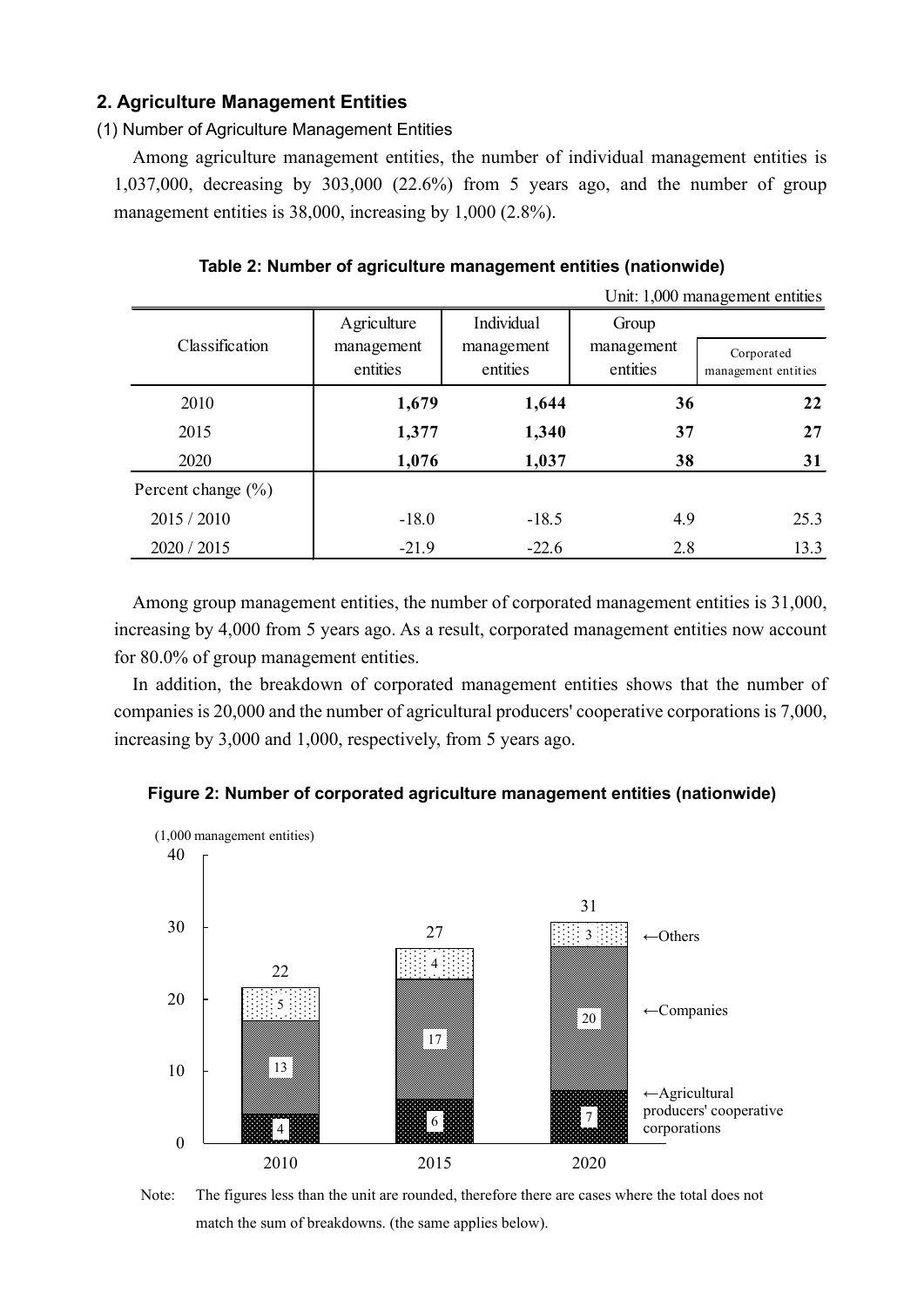(2) Number of Agriculture Management Entities by Area of Cultivated Land under Management

The percent change in the number of agriculture management entities by the area of cultivated land under management shows that the number of agriculture management entities increased from 5 years ago in the stratum of 100 ha or more for Hokkaido and in the stratum of 10 ha or more for prefectures other than Hokkaido.



# **Figure 3: Percent change in number of agriculture management entities by area of cultivated land under management (Hokkaido)**

**(Prefectures other than Hokkaido)**

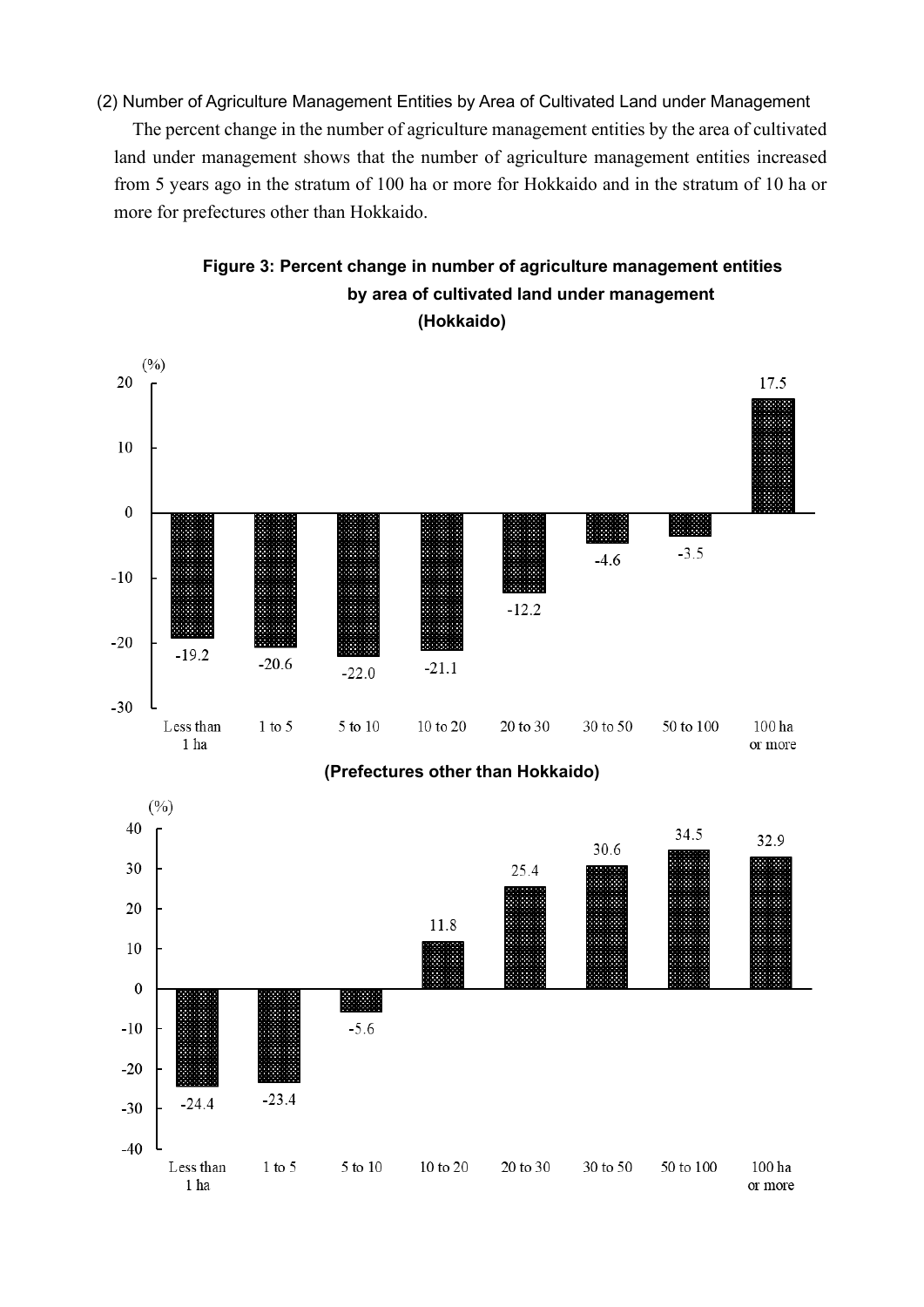(3) Accumulation Percentage of Area of Cultivated Land Under Management

The accumulation percentage of the area of cultivated land under management by area of cultivated land under management shows that agriculture management entities with 10 ha or more of cultivated land under management account for 55.3%, rising by 7.7 points from 5 years ago.





Note: The percentages less than the unit are rounded, therefore there are cases where the total does not match the sum of breakdowns. (the same applies below).

The area of cultivated land under management per agricultural management entity with cultivated land under management is 3.1 ha (Hokkaido: 30.2 ha, other prefectures: 2.2 ha), increasing by 20.4% (Hokkaido: 13.9%, other prefectures: 18.4%) from 5 years ago.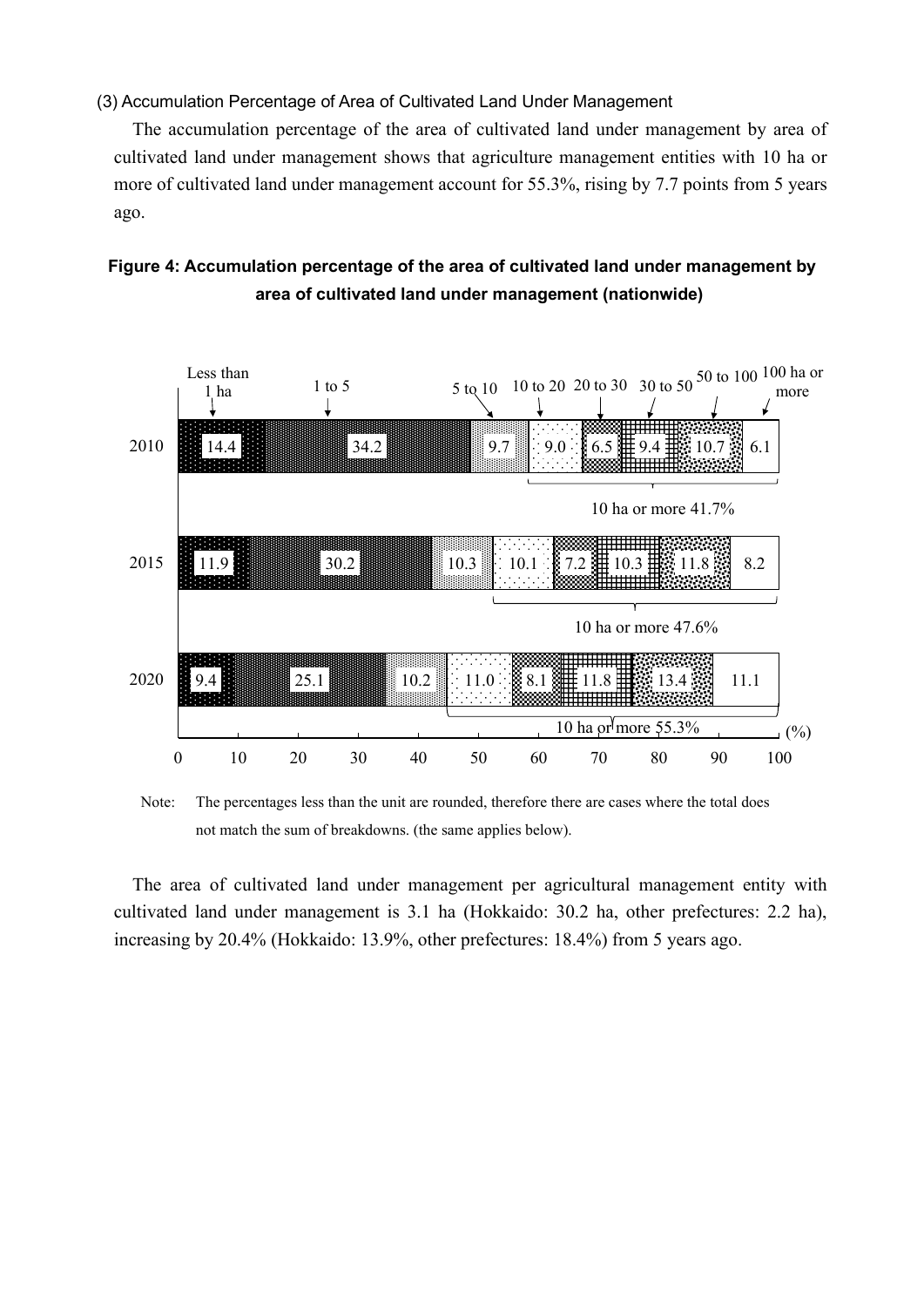

| Table 3: Area of cultivated land<br>under management per agriculture |     |                     |     |  |  |  |  |  |
|----------------------------------------------------------------------|-----|---------------------|-----|--|--|--|--|--|
| management entity<br>Unit: $ha$                                      |     |                     |     |  |  |  |  |  |
| Classification                                                       |     | Nationwide Hokkaido |     |  |  |  |  |  |
| 2010                                                                 | 2.2 | 23.5                | 1.6 |  |  |  |  |  |
| 2015                                                                 | 2.5 | 26.5                | 1.8 |  |  |  |  |  |
| 2020                                                                 | 3.1 | 30.2                | 2.2 |  |  |  |  |  |

(4) Number of Agriculture Management Entities by Agricultural Product Sales Amount

The percent change in the number of agriculture management entities by agricultural product sales amount shows that the number of agriculture management entities increased from 5 years ago in the stratum of 30 million yen or more.



**Figure 6: Percent change in number of agriculture management entities by agricultural product sales amount (nationwide)**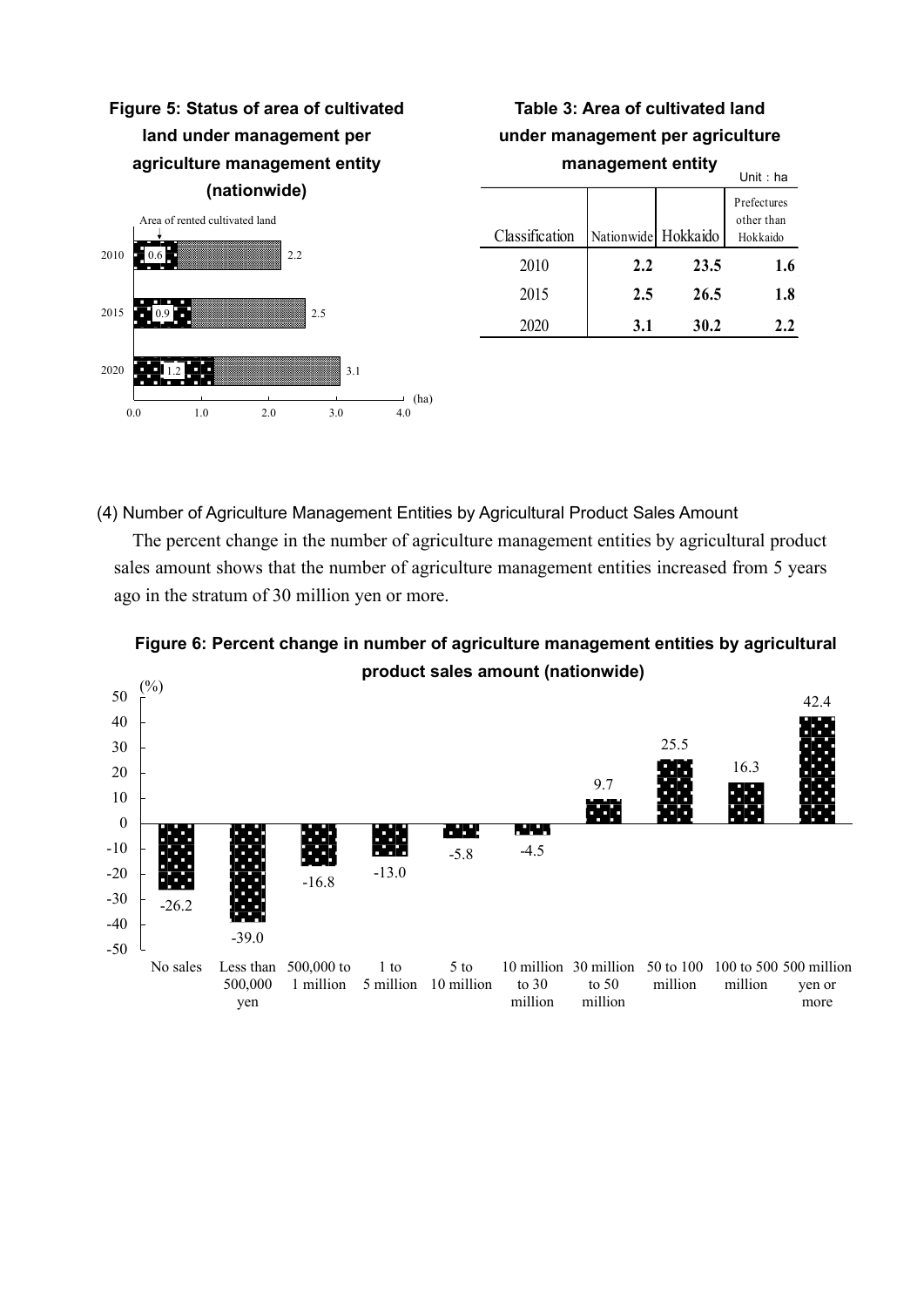(5) Number of Agriculture Management Entities by Farm Business Status (Individual Management Entities)

Among agriculture management entities, the number of individual management entities shows that the number of business management entities is 231,000 (decreasing by 61,000 from 5 years ago), the number of semi-business management entities is 143,000 (decreasing by 116,000), and the number of side business management entities is 664,000 (decreasing by 126,000).

As a result, among individual management entities, business management entities now account for 22.3%, semi-business management entities 13.7%, and side business management entities 64.0%.



# **Figure 7: Number of agriculture management entities by farm business status (individual management entities) (nationwide)**

## (6) Number of Core Persons Engaged in Farming (Individual Management Entity)

Among agriculture management entities, the number of core persons engaged in farming of individual management entities (household members who are usually mainly engaged in farming operated by the household as a job) is 1,363,000, decreasing by 394,000 (22.4%) from 5 years ago.

The percentage of aged 65 or older among core persons engaged in farming of individual management entities is 69.6%, rising by 4.7 points from 5 years ago.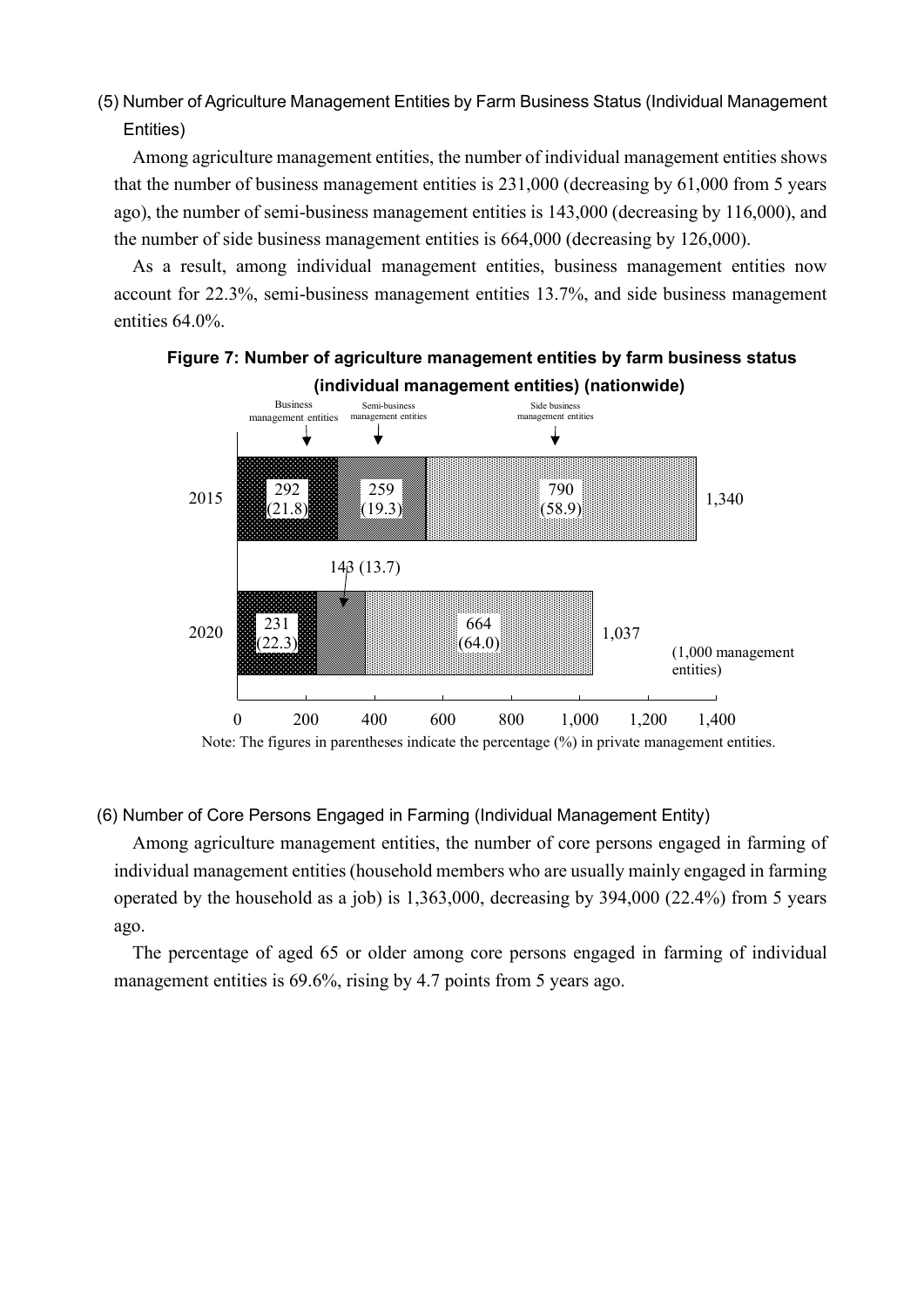# **Figure 8: Number of core persons engaged in framing (individual management entities) by age (nationwide)**



Note: The figures in parentheses indicate the percentage (%) in core persons engaged in farming.

Changes in the number of core persons engaged in farming by age stratum show that the number decreased in all age strata younger than 85 from 5 years ago.

# **Figure 9: Changes in number of core persons engaged in framing (individual management entities) by age (nationwide)**

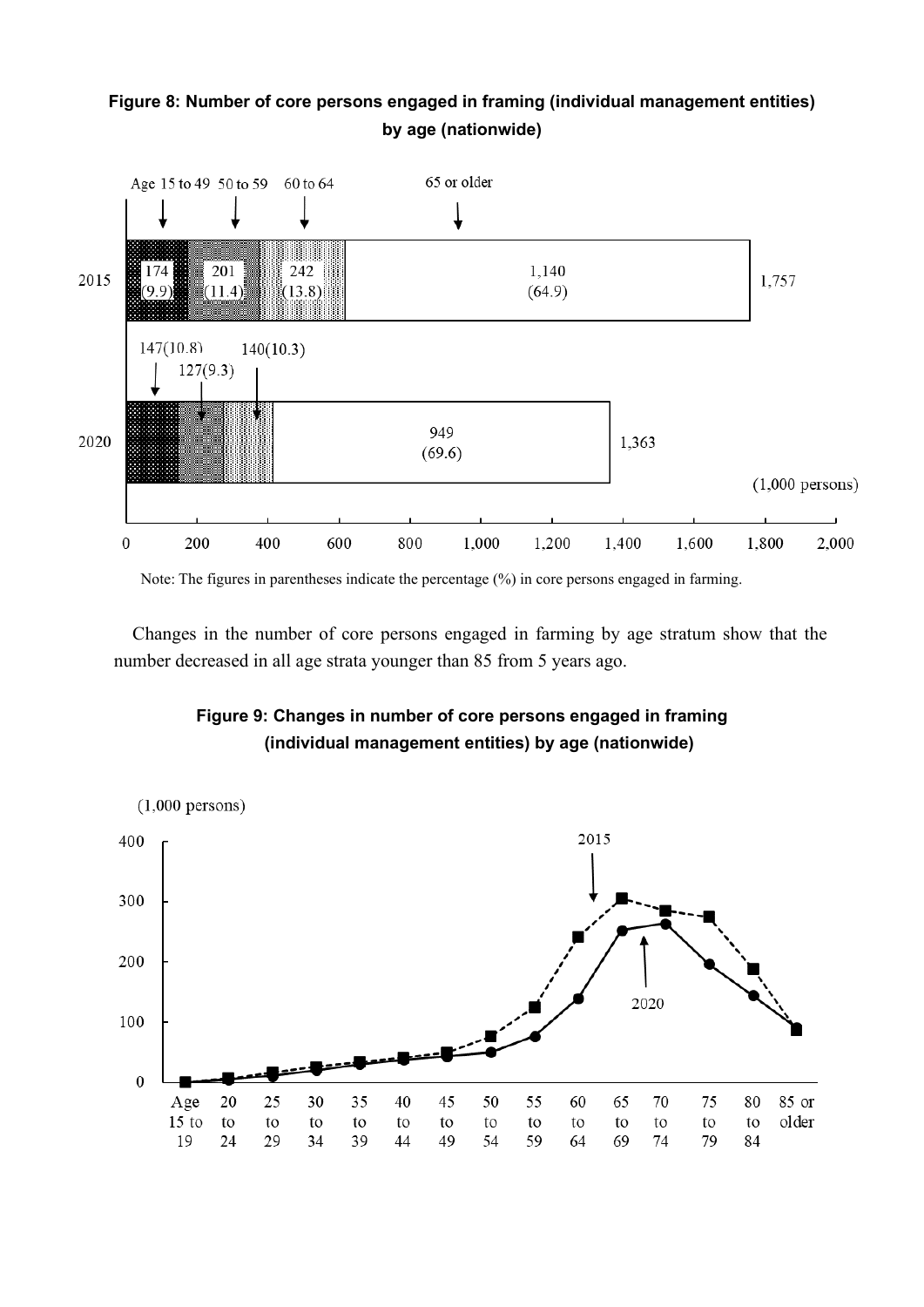# **3. Forestry Management Entities**

(1) Percentage of Forestry Management Entities by the Area of Owned Forest Land

The percentage of forestry management entities by the area of owned forest land shows that the percentage of those with 5 to 10 ha is highest at 24.1%, followed by those with less than 5 ha at 22.8% and those with 10 to 20 ha at 20.7%.

As a result, the percentage is higher than 5 years ago in each tier of those with at least 10 ha.



**Figure 10: Percentage of forestry management entities by the area of owned forest** 

### (2) Changes in Material Production Amount

The material production amount of forestry management entities is  $20,414,000$  m<sup>3</sup>, increasing by 526,000 m<sup>3</sup> (2.6%) from 5 years ago.

In addition, the percentage of entrusted labor or standing tree purchase in the material production amount of forestry management entities is 78.7%.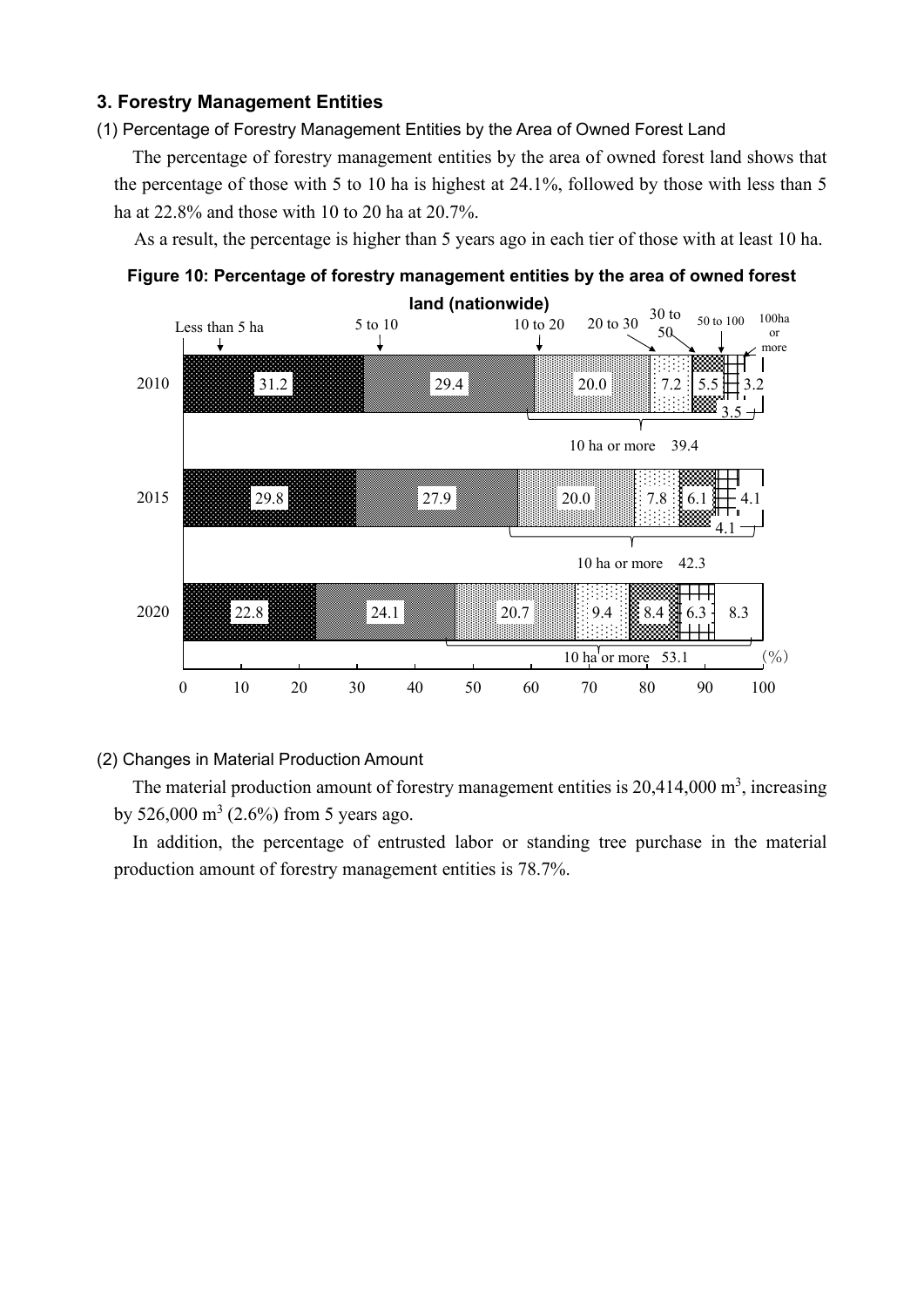

**Figure 11: Changes in material production amount (nationwide)**

Note: The figures in parentheses indicate the percentage (%) in material production amount.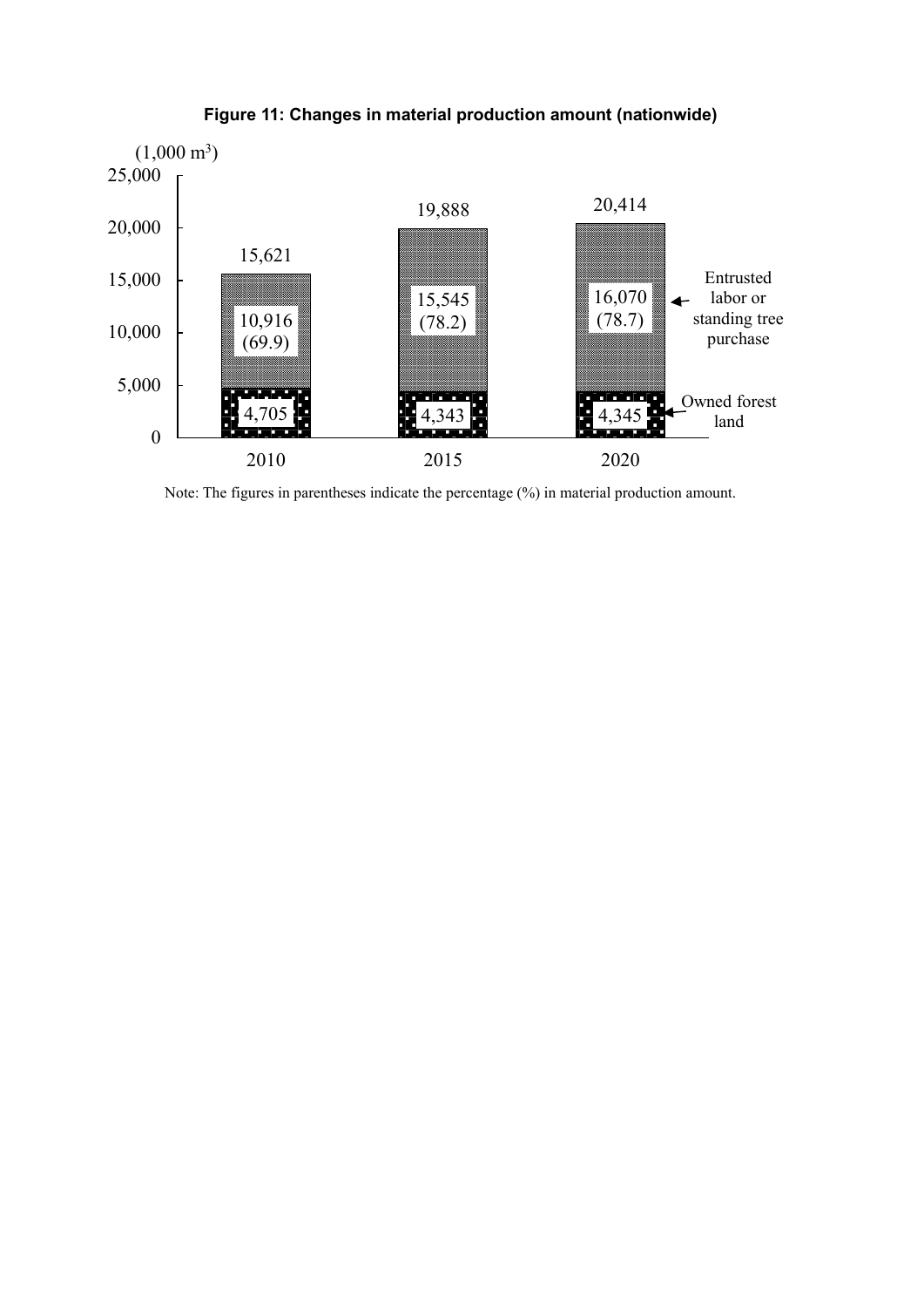# **4. Forest and Grass Area**

#### (1) Forest and Grass Area

The forest and grass area is 24,770,000 ha, consisting of 7,150,000 ha of national forests (28.9% of the forest and grass area) and 17,620,000 ha of non-national forests (71.1% of the same).

In addition, the percentage of the forest and grass area in the total land area (forest and grass area rate) is 66.4%.

| Classification           | Forest and grass area | Current forest area | Forest and   |           |           |              |                 |
|--------------------------|-----------------------|---------------------|--------------|-----------|-----------|--------------|-----------------|
|                          | Total                 | National            | Non-national | Total     | National  | Non-national | grass area rate |
|                          | 10,000 ha             | 10,000 ha           | 10,000 ha    | 10,000 ha | 10,000 ha | 10,000 ha    | $\frac{0}{0}$   |
| 2010                     | 2,485                 | 722                 | 1,763        | 2,446     | 708       | 1,738        | 66.6            |
| 2015                     | 2,480                 | 718                 | 1,763        | 2,443     | 705       | 1,738        | 66.5            |
| 2020                     | 2,477                 | 715                 | 1,762        | 2,444     | 703       | 1,740        | 66.4            |
| Percent distribution (%) |                       |                     |              |           |           |              |                 |
| 2010                     | 100.0                 | 29.1                | 70.9         | 100.0     | 28.9      | 71.1         |                 |
| 2015                     | 100.0                 | 28.9                | 71.1         | 100.0     | 28.9      | 71.1         |                 |
| 2020                     | 100.0                 | 28.9                | 71.1         | 100.0     | 28.8      | 71.2         |                 |

**Table 4: Forest and grass area and forest and grass area rate (nationwide)**

Note: In calculating the forest and grass area rate, the total land area excluding the areas of Northern Territories and Takeshima Island is used.

## (2) Forest and grass area by Type of Ownership

The forest and grass area by type of ownership shows that the area of private owned forests is largest at 13,560,000 ha (54.7% of the forest and grass area), followed by national forests at 7,150,000 ha (28.9% of the same).



#### **Figure 12: Forest and grass area by type of ownership (nationwide)**

Note: The figures in parentheses indicate the percentage in the total forest and grass area.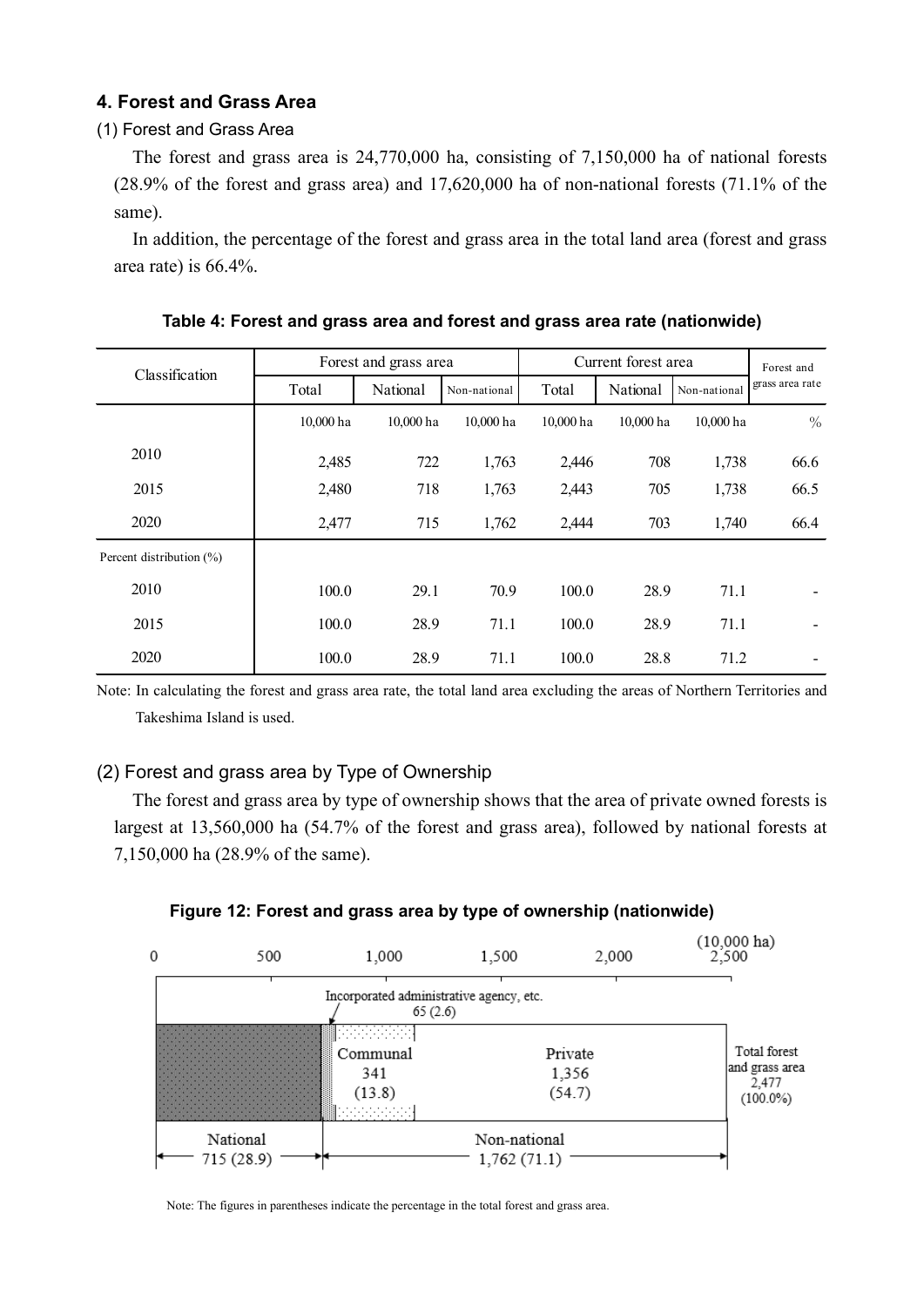### **5. Rural Communities**

#### (1) Number of Times of Holding Meetings

Among 138,000 rural communities subject to the survey (rural communities where the entire area is designated for urbanization and rural communities in the Areas under Evacuation Orders are excluded), the number of those that held meetings in the past year is 129,000 (93.6% of rural communities), decreasing by 516 (0.4%) from 5 years ago. The number of rural communities by frequency of holding meetings shows that, when compared to 5 years ago, it increased in each tier of those with 5 times or less and decreased in each tier of those with 6 times or more.



**Figure 13: Number of rural communities by frequency of holding meetings (nationwide)**

Note: The figures in parentheses indicate the percentage (%) in rural communities that held meetings.

#### (2) Meeting Topics

The meeting topics of rural communities that held meetings in the past year show that while the percentage distribution of "environmental protection and nature conservation" and "implementation of events in the rural community (festivals, events, etc.)" is high at 88.8% and 87.1%, respectively, that of "effort for renewable energy", "promotion of settlement", "green tourism", and "effort for Sixth Industrialization" is low at 3.6%, 3.0%, 2.2%, and 1.2%, respectively.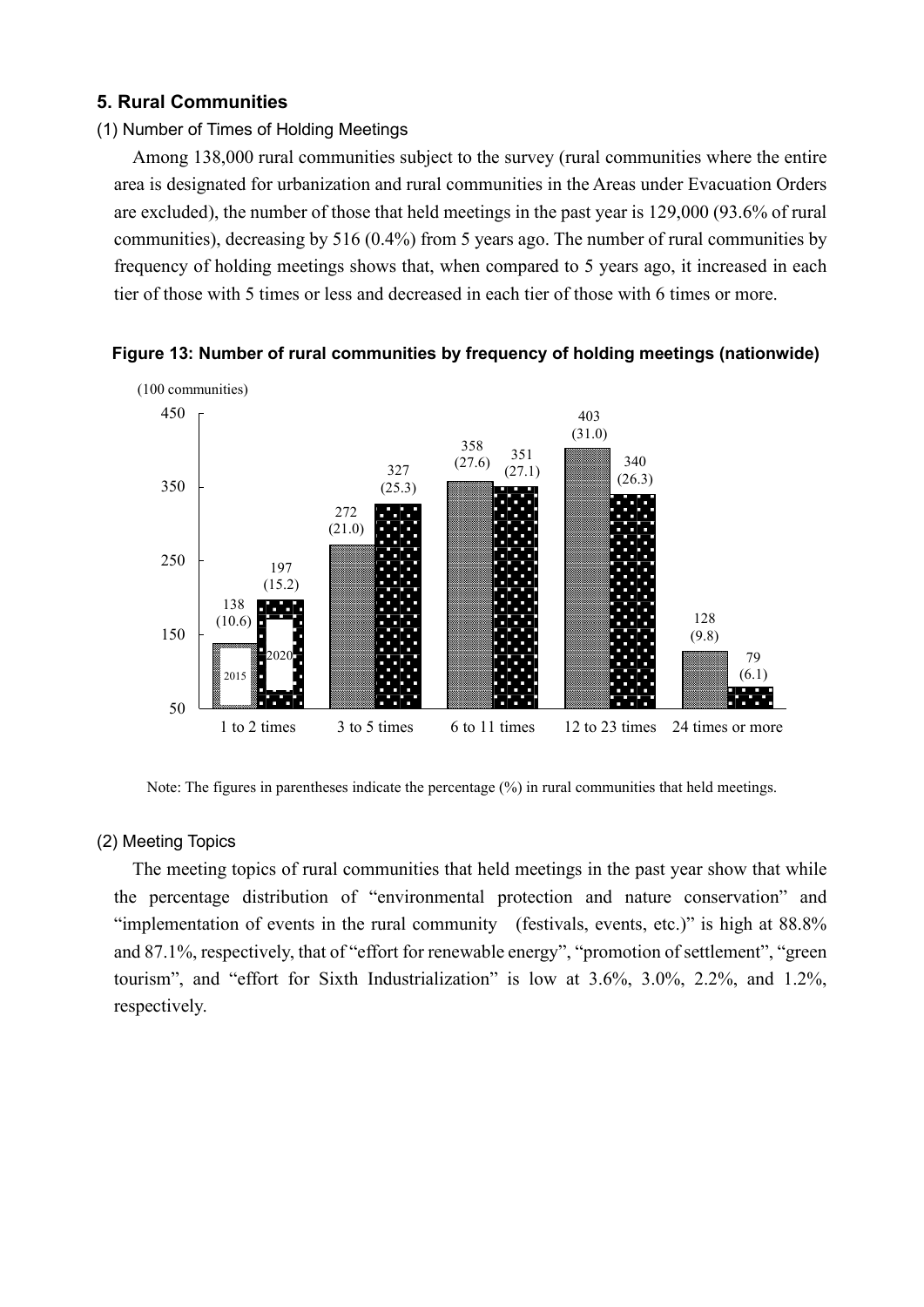|                          |                                                      |                                                           |                                                                                       |                                                                                                      |                                                                      |                                                  |                                   |                                |                            |               | Unit: 100 communities                        |
|--------------------------|------------------------------------------------------|-----------------------------------------------------------|---------------------------------------------------------------------------------------|------------------------------------------------------------------------------------------------------|----------------------------------------------------------------------|--------------------------------------------------|-----------------------------------|--------------------------------|----------------------------|---------------|----------------------------------------------|
|                          |                                                      |                                                           | Meeting topics (multiple answers)                                                     |                                                                                                      |                                                                      |                                                  |                                   |                                |                            |               |                                              |
| Classification           | Number of rural<br>communities that<br>held meetings | Environmental<br>protection and<br>nature<br>conservation | Implementation of<br>events in the rural<br>community<br>(festivals, events,<br>etc.) | Management of<br>farm roads,<br>agricultural<br>irrigation and<br>drainage canals,<br>and reservoirs | Management of<br>common assets<br>and facilities of<br>the community | Matters related to<br>agricultural<br>production | Welfare in the<br>rural community | Effort for<br>renewable energy | Promotion of<br>settlement | Green tourism | <b>Effort</b> for Sixth<br>Industrialization |
| 2015                     | 1,299                                                | 1,165                                                     | 1,172                                                                                 | 1,036                                                                                                | 891                                                                  | 829                                              | 853                               | 56                             | $\cdots$                   |               | $\cdots$                                     |
| 2020                     | 1,293                                                | 1,148                                                     | 1,127                                                                                 | 983                                                                                                  | 871                                                                  | 778                                              | 748                               | 46                             | 39                         | 29            | 16                                           |
| Percent change (%)       |                                                      |                                                           |                                                                                       |                                                                                                      |                                                                      |                                                  |                                   |                                |                            |               |                                              |
| 2020 / 2015              | $-0.4$                                               | $-1.4$                                                    | $-3.8$                                                                                | $-5.1$                                                                                               | $-2.2$                                                               | $-6.1$                                           | $-12.3$                           | $-17.8$                        | $\overline{\phantom{a}}$   |               |                                              |
| Percent distribution (%) |                                                      |                                                           |                                                                                       |                                                                                                      |                                                                      |                                                  |                                   |                                |                            |               |                                              |
| 2015                     | 100.0                                                | 89.7                                                      | 90.2                                                                                  | 79.7                                                                                                 | 68.6                                                                 | 63.8                                             | 65.7                              | 4.3                            | $\overline{\phantom{a}}$   |               |                                              |
| 2020                     | 100.0                                                | 88.8                                                      | 87.1                                                                                  | 76.0                                                                                                 | 67.3                                                                 | 60.2                                             | 57.8                              | 3.6                            | 3.0                        | 2.2           | 1.2                                          |

# **Table 5: Number of rural communities by meeting topics (nationwide) (multiple answers)**

## (3) Status of Activities for Meeting Topics

The status of activities for the meeting topics in the past year shows that the percentage distribution of "environmental protection and nature conservation" is 96.1%, "implementation of events in the rural community (festivals, events, etc.)" 95.2%, "welfare in the rural community" 91.4%, "green tourism" 87.7%, "effort for Sixth Industrialization" 86.7%, "promotion of settlement" 81.4%, and "effort for renewable energy" 66.4%.

|                                                                           |       |                               |                                |                                         | Unit: 100 communities             |
|---------------------------------------------------------------------------|-------|-------------------------------|--------------------------------|-----------------------------------------|-----------------------------------|
| Classification                                                            | Total | Activities are carried<br>out | By a single rural<br>community | Jointly with other rural<br>communities | Activities are not<br>carried out |
| 2020                                                                      |       |                               |                                |                                         |                                   |
| Environmental protection/nature conservation                              | 1,148 | 1,104                         | 792                            | 312                                     | 45                                |
| Implementation of events in the rural community (festivals, events, etc.) | 1,127 | 1,073                         | 652                            | 420                                     | 54                                |
| Welfare in the rural community                                            | 748   | 684                           | 487                            | 197                                     | 64                                |
| Promotion of settlement                                                   | 39    | 32                            | 18                             | 14                                      | $\overline{7}$                    |
| Green tourism                                                             | 29    | 25                            | 14                             | 11                                      | $\overline{4}$                    |
| Effort for Sixth Industrialization                                        | 16    | 14                            | 8                              | 6                                       | $\overline{2}$                    |
| Effort for renewable energy                                               | 46    | 31                            | 18                             | 13                                      | 16                                |
| Percent distribution (%)                                                  |       |                               |                                |                                         |                                   |
| Environmental protection/nature conservation                              | 100.0 | 96.1                          | (71.8)                         | (28.2)                                  | 3.9                               |
| Implementation of events in the rural community (festivals, events, etc.) | 100.0 | 95.2                          | (60.8)                         | (39.2)                                  | 4.8                               |
| Welfare in the rural community                                            | 100.0 | 91.4                          | (71.2)                         | (28.8)                                  | 8.6                               |
| Promotion of settlement                                                   | 100.0 | 81.4                          | (57.5)                         | (42.5)                                  | 18.6                              |
| Green tourism                                                             | 100.0 | 87.7                          | (55.4)                         | (44.6)                                  | 12.3                              |
| Effort for sixth sector industrialization                                 | 100.0 | 86.7                          | (59.5)                         | (40.5)                                  | 13.3                              |
| Effort for renewable energy                                               | 100.0 | 66.4                          | (59.4)                         | (40.6)                                  | 33.6                              |

Note: The figures in parentheses indicate the percentage in rural communities that carried out activities.